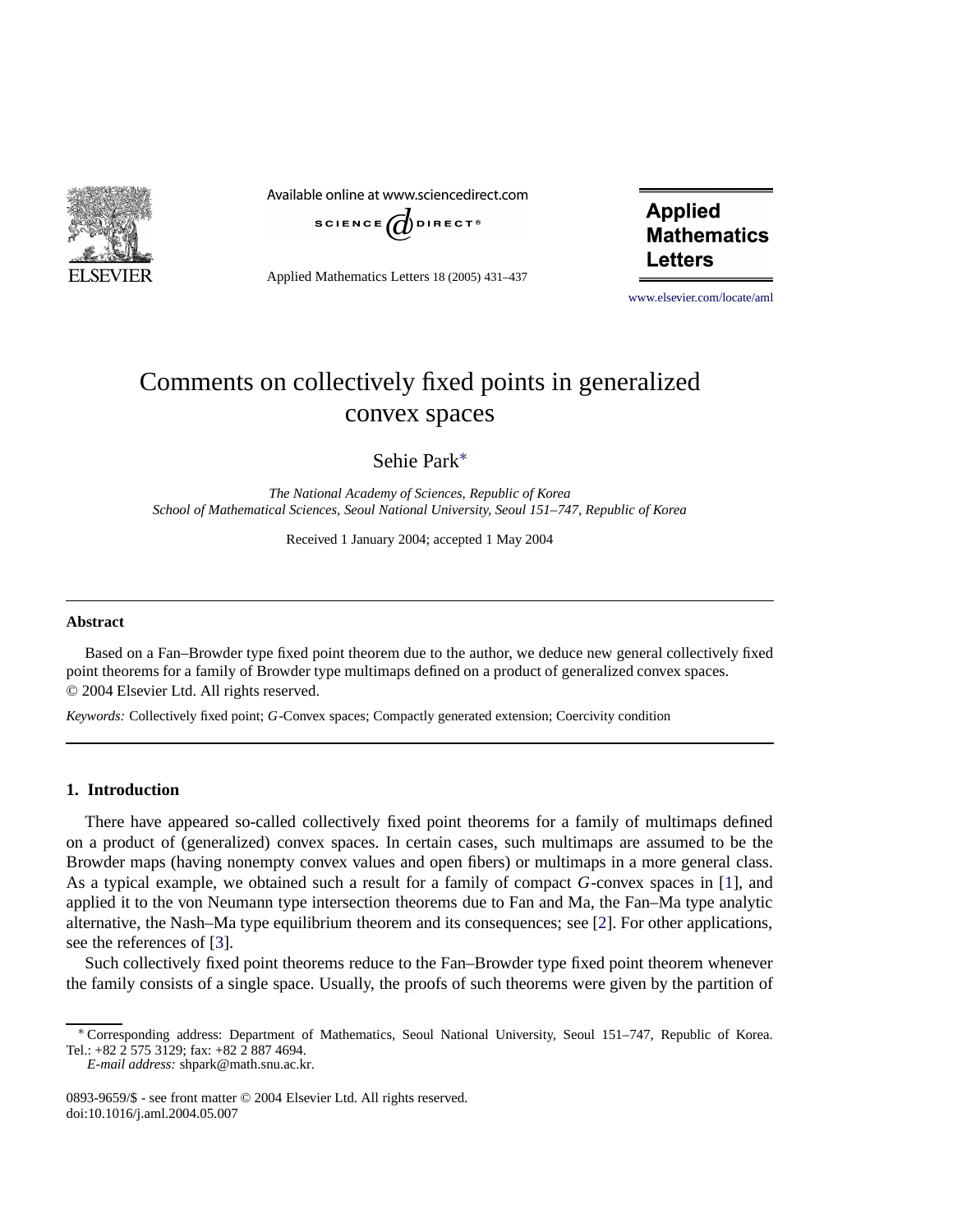unity argument and the Brouwer or Tychonoff fixed point theorem, as was shown in Browder's classical proof of the Fan–Browder theorem.

However, in recent works [\[4–6\]](#page-6-3) in the KKM theory, the author was able to obtain generalizations of the Fan–Browder theorem replacing the Hausdorff compactness of the domain by a finite open [resp. closed] cover refining the fibers. Consequently, we can eliminate the partition of unity argument and the Tychonoff theorem.

In the present paper, using our own version of the Fan–Browder theorem, we obtain new general results on collectively fixed points in the frame of *G*-convex spaces. At the end of this paper, we give some comments on a recent work [\[3\]](#page-6-2), which is a rich source of particular forms of our new results.

## **2. Preliminaries**

A *generalized convex space* or a *G*-*convex space* (*X*, *D*; Γ) consists of a topological space *X* and a nonempty set *D* such that, for each  $A = \{a_0, a_1, \ldots, a_n\} \in \langle D \rangle$ , there exists a subset  $\Gamma(A) = \Gamma_A$ of *X* and a continuous function  $\phi_A : \Delta_n \to \Gamma(A)$  such that  $J = \{a_{i_0}, a_{i_1}, \ldots, a_{i_k}\} \subset A$  implies  $\phi_A(\Delta_J) \subset \Gamma(J)$ , where  $\langle D \rangle$  denotes the set of all nonempty finite subsets of *D*,  $\Delta_n$  an *n*-simplex with vertices  $v_0, v_1, \ldots, v_n$ , and  $\Delta_J = \text{co}\{v_{i_0}, v_{i_1}, \ldots, v_{i_k}\}$  the face of  $\Delta_n$  corresponding to *J*. In case  $D = A$ is finite, we may assume  $\Gamma_J = \phi_A(\Delta_J)$  for all  $J \subset A$ .

For the case to emphasize  $X \supset D$ ,  $(X, D; T)$  will be denoted by  $(X \supset D; T)$ ; and if  $X = D$ , then  $(X; \Gamma) = (X, X; \Gamma).$ 

There are a large number of examples of *G*-convex spaces; see [\[1](#page-6-0)[,7,](#page-6-4)[8\]](#page-6-5). Typical examples are any convex subset of a topological vector space, convex spaces in the sense of Lassonde, *C*-spaces (or *H*spaces) due to Horvath, and many others.

For a topological space *X* and a *G*-convex space  $(Y, D; \Gamma)$ , a multimap  $T : X \rightarrow Y$  is called a  $\Phi$ -map provided that there exists a multimap  $S: X \rightarrow D$  satisfying

- (a) for each  $x \in X$ ,  $M \in \langle S(x) \rangle$  implies  $\Gamma_M \subset T(x)$ ; and
- (b)  $X = \left[ \int \left[ \ln S^{-}(y) : y \in D \right] \right]$ .

Recall that  $S^{-}(y) := \{x \in X : y \in S(x)\}$  is a fiber of  $S : X \to D$ , and that if *S* is single-valued, then *S*<sup>−</sup> is usually denoted by *S*<sup>−1</sup>; that is *S*<sup>−1</sup>(*y*) := {*x* ∈ *X* : *y* = *S*(*x*)}.

We need the following fixed point theorem due to the author [\[4–6\]](#page-6-3):

<span id="page-1-0"></span>**Theorem 1.** Let  $(X, D; \Gamma)$  be a G-convex space, D a finite set, and  $S: X \to D, T: X \to X$  maps such *that*

(1.1) *for each*  $x \in X$ *,*  $M \in \langle S(x) \rangle$  *implies*  $\Gamma_M \subset T(x)$ *;* (1.2)  $S^-(z)$  *is open [resp. closed] for each*  $z \in D$ *; and* (1.3)  $X = \iint_S S^{-}(z) : z \in D$ .

*Then T has a fixed point*  $x_* \in X$ *; that is,*  $x_* \in T(x_*)$ *.* 

Recall that [Theorem 1](#page-1-0) encompasses a large number of generalization of the Fan–Browder fixed point theorem.

Let  $\{X_i\}_{i \in I}$  be a family of sets, and let  $i \in I$  be fixed. Let

$$
X := \prod_{j \in I} X_j, \quad X^i := \prod_{j \in I \setminus \{i\}} X_j.
$$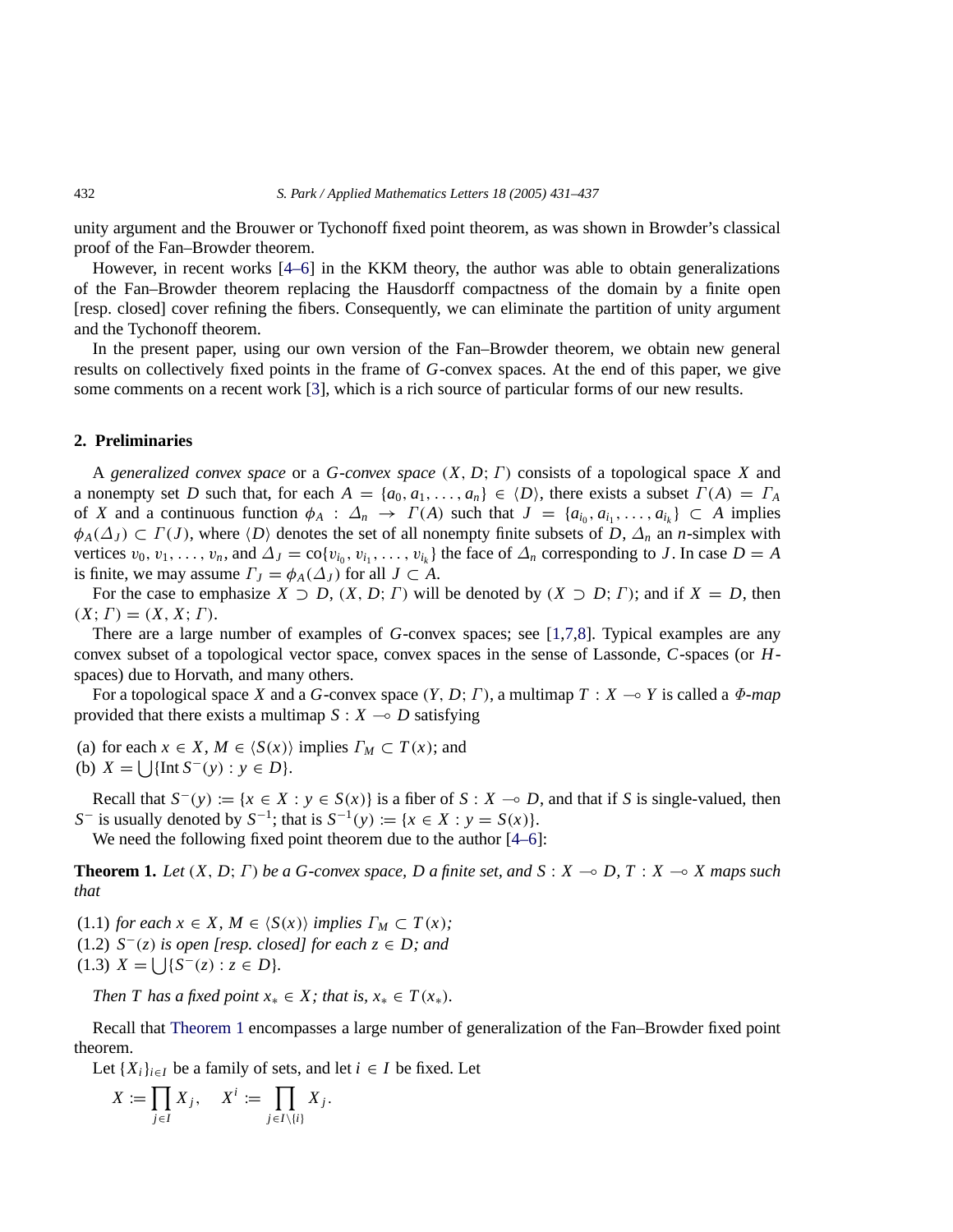If  $x^i \in X^i$  and  $j \in I \setminus \{i\}$ , let  $x_j^i$  denote the *j*th coordinate of  $x^i$ . If  $x^i \in X^i$  and  $x_i \in X_i$ , let  $[x^i, x_i] \in X$ be defined as follows: its *i*th coordinate is  $x_i$ , and for  $j \neq i$  the *j*th coordinate is  $x_j^i$ . Therefore, any  $x \in X$ can be expressed as  $x = [x^i, x_i]$  for any  $i \in I$ , where  $x^i = \pi^i(x)$  denotes the projection of *x* in  $X^i$ , and  $x_i = \pi_i(x)$  the projection of *x* in  $X_i$ .

#### **3. Main results**

From [Theorem 1,](#page-1-0) we deduce the following collectively fixed point theorem which is the main result of this paper:

<span id="page-2-0"></span>**Theorem 2.** Let  $\{(X_i, D_i; \Gamma_i)\}_{i \in I}$  be a family of G-convex spaces,  $X := \prod_{i \in I} X_i$ , and for each  $i \in I$ ,  $D_i$ *finite,*  $S_i$ :  $X \rightarrow D_i$  *and*  $T_i$ :  $X \rightarrow X_i$  *multimaps such that* 

(2.1) *for each*  $x \in X$ ,  $M \in \langle S_i(x) \rangle$  *implies*  $\Gamma_i(M) \subset \Gamma_i(x)$ ; (2.2)  $S_i^-(z_i)$  *is open [resp. closed] for each*  $z_i \in D_i$ *; and* (2.3)  $X = \bigcup \{ S_i^-(z_i) : z_i \in D_i \}.$ 

*Then there exists a point*  $x \in X$  *such that*  $x \in T(x) := \prod_{i \in I} T_i(x)$ *; that is,*  $x_i = \pi_i(x) \in T_i(x)$  *for*  $each i \in I$ .

**Proof.** Choose a point  $a = [a^i, a_i] \in X$  (here, we always assume that each  $X_i$  is nonempty). For each *i* ∈ *I*, define a function  $J_i$  :  $X_i$  →  $X$  by  $x_i$  →  $[a^i, x_i]$  for each  $i \in I$ . Then each  $J_i$  is an embedding (homeomorphism into). For each  $i \in I$ , define  $S_i' := S_i \circ J_i : X_i \to D_i$  and  $T_i' := T_i \circ J_i : X_i \to X_i$ . Then for each  $i \in I$ , we have the following:

(1) For each  $x_i \in X_i$ ,  $M \in \langle S'_i(x_i) \rangle$  implies  $\Gamma_i(M) \subset T'_i(x)$ . In fact,  $S'_i(x_i) = (S_i \circ J_i)(x_i) = S_i[a^i, x_i]$ and  $M \in \langle S_i'(x_i) \rangle$  imply  $\Gamma_i(M) \subset T_i[a^i, x_i]$  by (2.1). Note that  $T_i[a^i, x_i] = (T_i \circ J_i)(x_i) = T_i'(x_i)$ .

(2) For each  $z_i$  ∈  $D_i$ ,  $(S'_i)^{-}(z_i) = (S_i \circ J_i)^{-}(x_i) = J_i^{-1}(S_i^{-}(z_i))$  is open [resp. closed] since so is  $S_i^-(z_i)$  by (2.2) and  $J_i$  is continuous.

 $(X_i)$   $X_i = \bigcup \{ (S'_i)^{-1}(z_i) : z_i \in D_i \}.$  In fact, for any  $x_i \in X_i$ , we have  $J_i(x_i) = [a^i, x_i] \in X =$  $\bigcup \{S_i^-(z_i) : z_i \in D_i\}$  by (2.3). Hence  $J_i(x_i) \in S_i^-(z_i)$  for some  $z_i \in D_i$ , and  $x_i \in (J_i^{-1} \circ S_i^{-})(z_i) =$  $(S_i')^-(z_i).$ 

Now we apply [Theorem 1](#page-1-0) for  $(X_i, D_i; \Gamma_i)$ . Then  $T'_i$  has a fixed point  $b_i \in X_i$ ; that is,  $b_i \in T'_i(b_i)$  $(T_i \circ J_i)(b_i) = T_i[a^i, b_i]$ . Let  $b = [b^i, b_i] \in X$ . It should be noted that the above argument holds for any point  $a \in X$ . Therefore, we may choose  $a = b$ . Then, we have  $b_i \in T_i[b^i, b_i] = T_i(b)$  and hence  $b \in T(b) = \prod_{i \in I} T_i(b)$ , and  $b_i = \pi_i(b) \in T_i(b)$ . This completes our proof.  $\Box$ 

**Remark.** When *I* is a singleton, [Theorem 2](#page-2-0) reduces to [Theorem 1.](#page-1-0) Hence, [Theorems 1](#page-1-0) and [2](#page-2-0) are equivalent.

From [Theorem 2,](#page-2-0) we have the following particular form:

<span id="page-2-1"></span>**Theorem 3.** Let  $\{(X_i, D_i; \Gamma_i)\}_{i \in I}$  be a family of compact G-convex spaces,  $X := \prod_{i \in I} X_i$ , and for each *i* ∈ *I*,  $T_i$  :  $X$  →  $X_i$  *a*  $\Phi$ *-map. Then there exists a point*  $x \in X$  *such that*  $x \in T(x) := \prod_{i \in I} T_i(x)$ *; that is,*  $x_i = \pi_i(x) \in \prod_{i \in I} T_i(x)$  *for each i*  $\in I$ .

**Proof.** Since  $T_i$  is a  $\Phi$ -map, for each  $i \in I$ , there exists a multimap  $S_i : X \rightarrow D_i$  such that  $X = \bigcup \{ \text{Int } S_i^-(z_i) : z_i \in D_i \}.$  Since *X* is compact, there exists a  $D'_i \in \langle D_i \rangle$  such that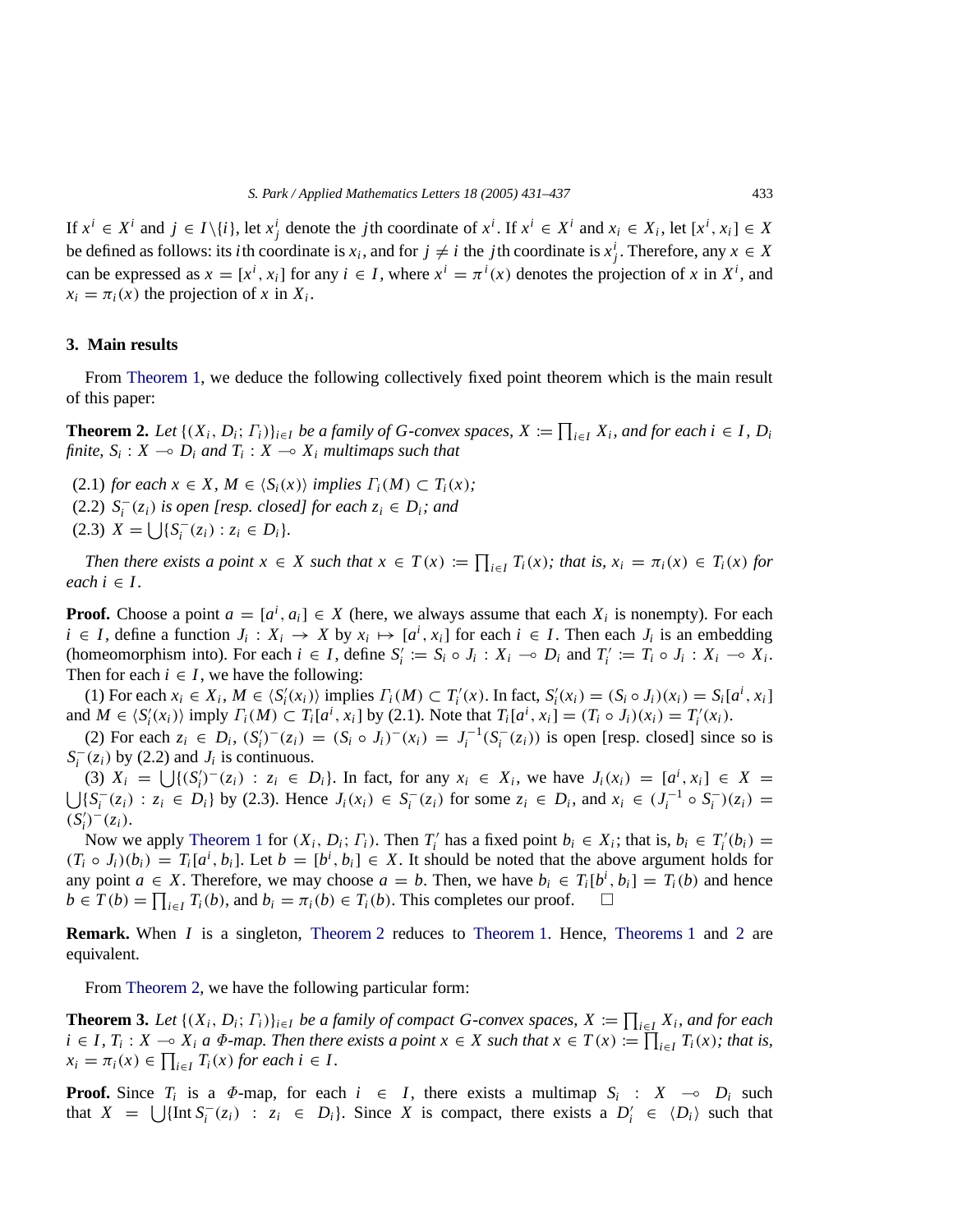$X = \bigcup \{\text{Int } S_i^-(z_i) : z_i \in D_i'\}$  for each  $i \in I$ . Then  $(X_i, D_i'; \Gamma_i')$ , where  $\Gamma_i' := \Gamma_i | \langle D_i' \rangle$ , is a G-convex space. Now, we can apply [Theorem 2](#page-2-0) to obtain the conclusion.  $\Box$ 

**Remarks.** 1. If *I* is a singleton, [Theorem 3](#page-2-1) reduces to the Fan–Browder fixed point theorem for *G*convex spaces due to the author [\[9,](#page-6-6)[10\]](#page-6-7).

2. In our previous work [\[1\]](#page-6-0), a particular form of [Theorem 3,](#page-2-1) under the restriction that  $X_i = D_i$  and each *Xi* is Hausdorff, was obtained by using the technique of partition of unity [that is why the Hausdorffness of *X* was needed] and the Tychonoff fixed point theorem [which can be replaced by a recent resolution of the Schauder conjecture due to Robert Cauty [\[11\]](#page-6-8) in 2001].

3. In our work [\[2\]](#page-6-1), the above particular form of [Theorem 3](#page-2-1) was applied to obtain a generalization of various Ky Fan type intersection theorems for sets with convex sections, a generalized Fan type minimax theorems or an analytic alternative, the Nash–Ma type equilibrium theorem, the Mazur–Schauder maximum theorem, and a von Neumann–Sion type minimax theorem. In all of the results in [\[2\]](#page-6-1), in virtue of the above particular theorem, we had to assume the Hausdorffness of  $X_i$ 's, which are redundant now.

For a *G*-convex space  $(X \supset D; \Gamma)$  and a subset *Y* of *X*, a *G*-convex subspace  $(Y, Y \cap D; \Gamma')$  is defined by

 $\Gamma'_A := \Gamma_A \cap Y$  for each  $A \in \langle Y \cap D \rangle$ .

[Theorem 2](#page-2-0) can be applied to the case when *X* is not covered by a finite number of fibers as follows:

<span id="page-3-0"></span>**Theorem 4.** Let  $\{(X_i \supset D_i; \Gamma_i)\}_{i \in I}$  be a family of G-convex spaces,  $X := \prod_{i \in I} X_i$ , and for each  $i \in I$ ,  $S_i: X \to D_i$  and  $T_i: X \to X_i$  *multimaps satisfying conditions* 

(4.1) *for each*  $x \in X$ ,  $M \in \langle S_i(x) \rangle$  *implies*  $\Gamma_i(M) \subset \Gamma_i(x)$ ; (4.2)  $S_i^-(z_i)$  *is open [resp. closed] for each*  $z_i \in D_i$ *.* 

*Suppose that for each*  $i \in I$ *,* 

(a) *there exists a nonempty subset K of X such that*

$$
K\subset \bigcup_{z_i\in N_i} S_i^-(z_i) \text{ for some } N_i\in \langle D_i\rangle;
$$

(b) *if*  $X \neq K$ , then there exists a G-convex subspace  $L_{N_i}$  of  $(X_i \supset D_i; \Gamma_i)$  containing  $N_i \in \langle D_i \rangle$  such *that, for*  $L := \prod_{i \in I} L_{N_i}$ *, we have* 

$$
L\setminus K\subset \bigcup_{z_i\in M_i} S_i^-(x_i) \text{ for some } M_i\in \langle L_{N_i}\cap D_i\rangle.
$$

*Then there exists a point*  $x \in X$  *such that*  $x \in T(x) := \prod_{i \in I} T_i(x)$ *.* 

**Proof.** Recall that  $(L_{N_i}, L_{N_i} \cap D_i; \Gamma'_i)$  is a *G*-convex space for each  $i \in I$ , where  $\Gamma'_i(A_i) := \Gamma_i(A) \cap L_{N_i}$ for each  $A_i \in \langle L_{N_i} \cap D_i \rangle$ . For  $L = \prod_{i \in I} L_{N_i} \subset X$ ,  $(L \supset D'; \Gamma')$  is a *G*-convex space where  $D' := \prod_{i \in I} (L_{N_i} \cap D_i)$  and  $\Gamma'(A) := \prod_{i \in I} \Gamma'_i(\pi_i(A))$  for each  $A \in \langle D' \rangle$ ; see [\[1,](#page-6-0) Lemma 4]. Since

$$
L = (L \setminus K) \cup K \subset \bigcup_{z_i \in M_i \cup N_i} S_i^-(z_i)
$$

and  $M_i \cup N_i \in \{L_{N_i} \cap D_i\}$  for each  $i \in I$ ,  $(L_{N_i}, M_i \cup N_i; \Gamma'_i | \langle M_i \cup N_i \rangle)$  is a *G*-convex space.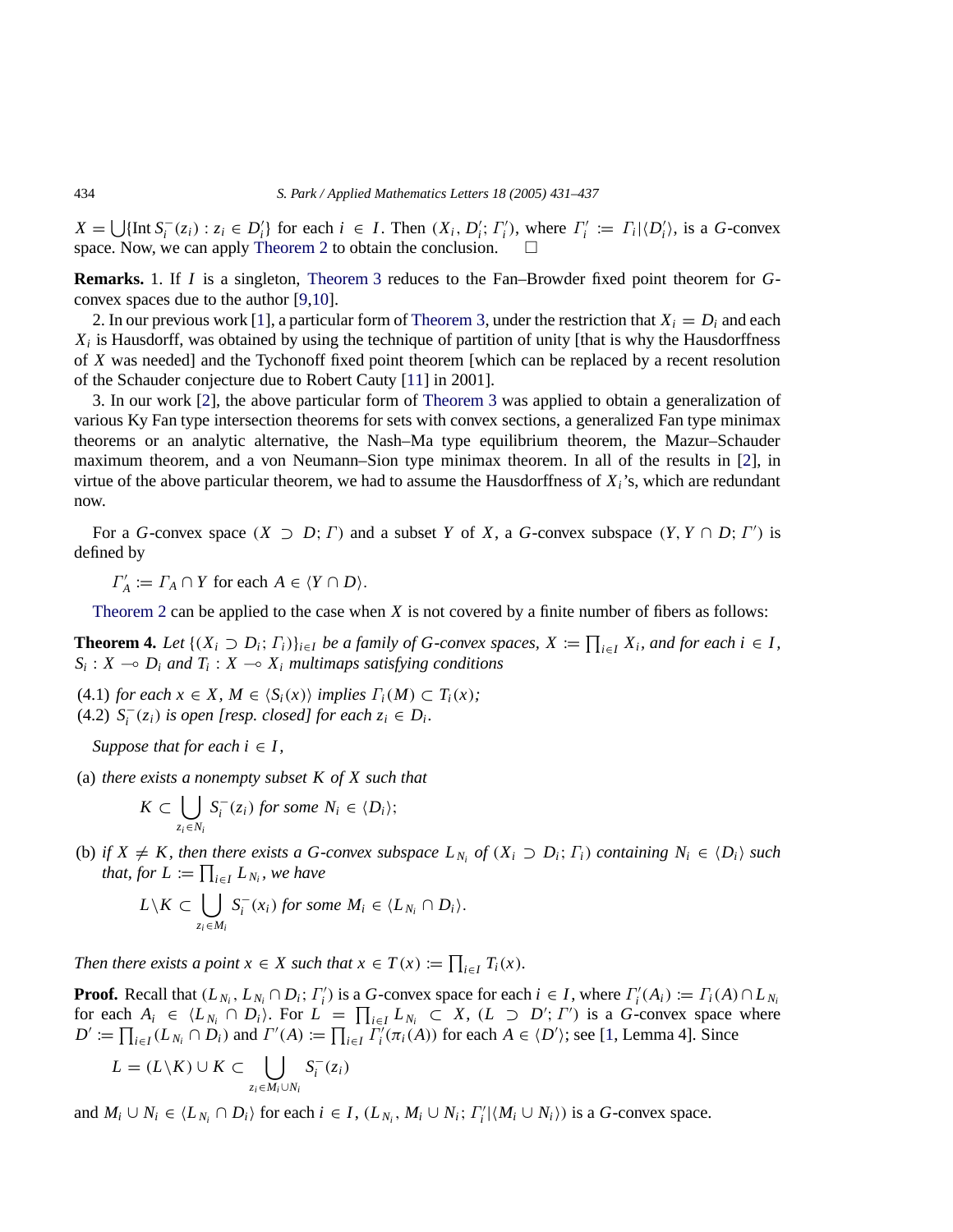Now, for each  $i \in I$ , define  $S_i' : L \to M_i \cup N_i$  and  $T_i' : L \to L_{N_i}$  by

 $S_i'(x) := S_i(x) \cap (M_i \cup N_i)$  and  $T_i'(x) := T_i(x) \cap L_{N_i}$  for  $x \in L$ .

We show that  $S_i'$  and  $T_i'$  satisfy the requirements of [Theorem 2](#page-2-0) as follows:

(2.1) For each  $x \in L$ ,  $M \in \langle S'_i(x) \rangle$  implies  $\Gamma'_i(M) \subset T'_i(x)$ . In fact,  $M \in \langle S'_i(x) \rangle$  implies  $M \in \langle S_i(x) \rangle$ and  $M \subset M_i \cup N_i \subset L_{N_i} \cap D_i$ . Then  $\Gamma_i'(M) = \Gamma_i(M) \subset T_i(x)$  by (4.1) and  $\Gamma_i'(M) = \Gamma_i(M) \subset L_{N_i}$ since  $L_{N_i}$  is a *G*-convex subspace. Therefore,  $\Gamma'_i(M) \subset T_i(x) \cap L_{N_i} = T'_i(x)$ .

 $(2.2)$   $(S_i')^-(z_i)$  is open [resp. closed] for each  $z_i \in M_i \cup N_i$ . In fact,  $(S_i')^-(z_i) = L \cap S_i^-(z)$  is relatively open [resp. closed] in *L*.

(2.3)  $L = \bigcup \{ (S_i')^-(z_i) : z_i \in M_i \cup N_i \}$  for each  $i \in I$ . In fact,

$$
L = L \cap \bigcup_{z_i \in M_i \cup N_i} S_i^-(z_i) = \bigcup_{z_i \in M_i \cup N_i} (L \cap S_i^-(z_i)) = \bigcup_{z_i \in M_i \cup N_i} (S_i')^-(z_i).
$$

We apply [Theorem 2](#page-2-0) to  $(L, L_{N_i}, M_i \cup N_i, S'_i, T'_i)$  instead of  $(X, X_i, D_i, S_i, T_i)$ . Then there exists a point  $x \in L$  such that  $x \in T'(x) := \prod_{i \in I} T'_i(x)$ ; that is,  $x_i = \pi_i(x) \in T'_i(x) \subset T_i(x)$  for each  $i \in I$ . This completes our proof.  $\square$ 

From [Theorem 4,](#page-3-0) we have the following particular form of [Theorem 4](#page-3-0) and the noncompact version of [Theorem 3:](#page-2-1)

<span id="page-4-0"></span>**Theorem 5.** Let  $\{(X_i \supset D_i; \Gamma_i)\}_{i \in I}$  be a family of G-convex spaces,  $X := \prod_{i \in I} X_i$ , and for each  $i \in I$ ,  $T_i: X \to X_i$  *a*  $\Phi$ *-map with the companion map*  $S_i: X \to D_i$ *. Suppose that for each i*  $\in I$ *,* 

- (a) *there exists a nonempty compact subset K of X;*
- (b) *if*  $X \neq K$ , for each  $N_i \in \langle D_i \rangle$ , there exists a compact G-convex subspace  $L_{N_i}$  of  $(X_i \supset D_i; \Gamma_i)$ *containing*  $N_i$  *such that, for*  $L := \prod_{i \in I} L_{N_i}$ *, we have*

*L*\*K* ⊂  $\bigcup \{\text{Int}_X S_i^-(z_i) : z_i \in L_{N_i} \cap D_i\}.$ 

*Then there exists a point*  $x \in X$  *such that*  $x \in T(x) := \prod_{i \in I} T_i(x)$ *.* 

**Proof.** Since  $T_i$  is a  $\Phi$ -map with the companion map  $S_i$  for each  $i \in I$ , we have  $X = \bigcup \{ \text{Int } S_i^-(z_i) \}$ :  $z_i \in D_i$ . Since *K* is a compact subset of *X*, for each  $i \in I$ , there exists  $N_i \in \langle D_i \rangle$  such that *K* ⊂  $\bigcup \{ \text{Int } S_i^-(z_i) : z_i \in N_i \}.$ 

If  $X = K$ , then the conclusion follows from [Theorem 3.](#page-2-1)

Suppose  $X \neq K$ . Then by (b), for each  $i \in I$ , there exists a compact *G*-convex subspace  $L_{N_i}$  of  $(X_i \supset D_i; \Gamma_i)$  containing  $N_i$  such that  $L = \prod_{i \in I} L_{N_i}$  is compact. Since

$$
L = (L \setminus K) \cup (L \cap K) \subset \bigcup_{z_i \in L_{N_i} \cap D_i} \text{Int } S_i^-(z_i) \cup \bigcup_{z_i \in N_i} \text{Int } S_i^-(z_i)
$$

and *L* is compact, we have

$$
L \setminus K \subset \bigcup_{z_i \in M_i} \text{Int } S_i^-(z_i) \text{ for some } M_i \in \langle L_{N_i} \cap D_i \rangle.
$$

Therefore, the conclusion follows from [Theorem 4.](#page-3-0)  $\Box$ 

**Remarks.** 1. We showed that [Theorem 4](#page-3-0) implies [Theorem 5.](#page-4-0) Similarly, slightly modifying the proof of [Theorem 4,](#page-3-0) we can easily show that [Theorem 3](#page-2-1) implies [Theorem 5;](#page-4-0) that is, the noncompact version is a consequence of the corresponding compact version of the collectively fixed point theorem.

2. For a singleton *I*, [Theorem 5](#page-4-0) is a particular form of the main result in [\[9,](#page-6-6)[12\]](#page-6-9).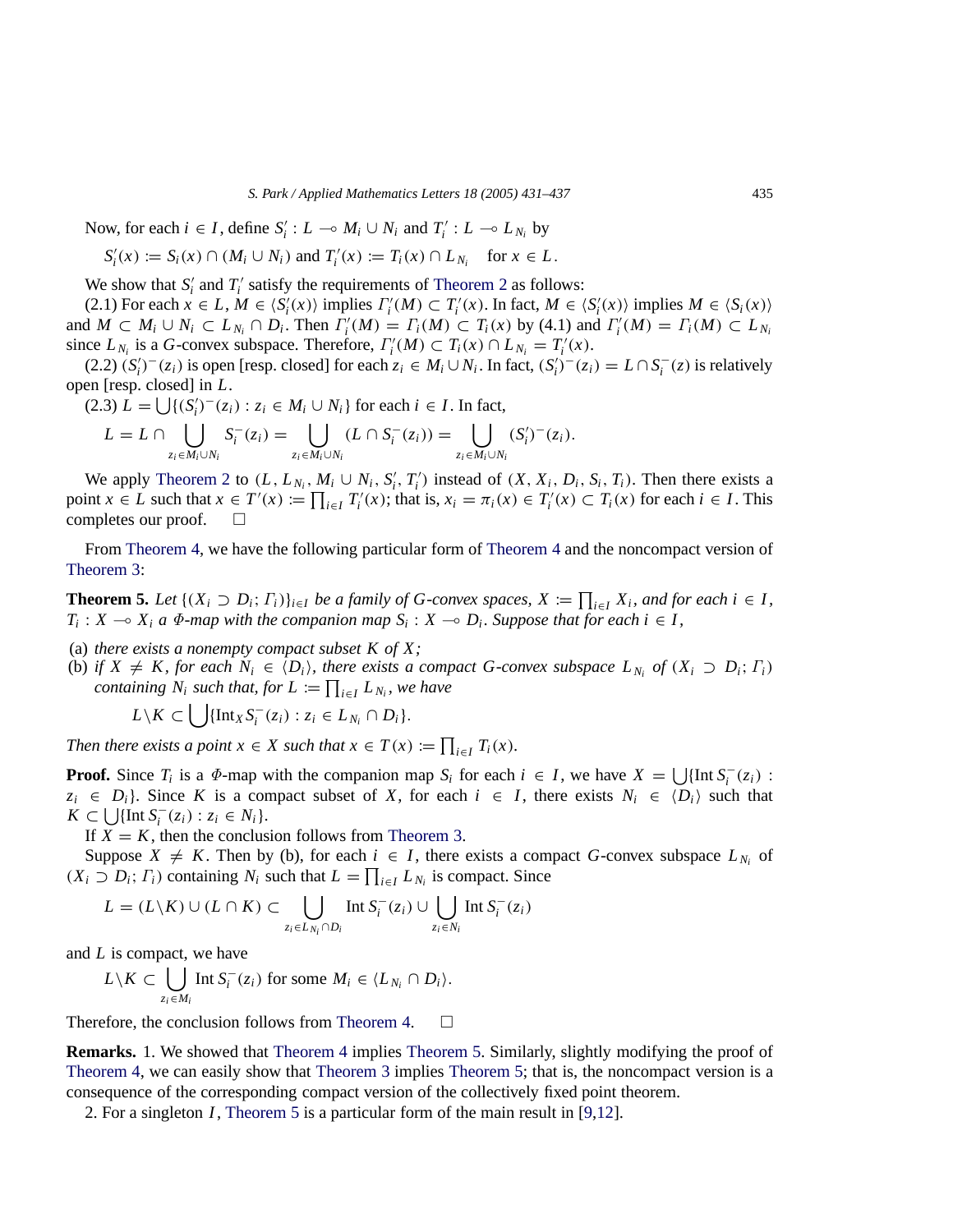## **4. Comments on known results**

Recently, in [\[3\]](#page-6-2), by applying the partition of unity argument and the Tychonoff fixed point theorem, its authors obtained collectively fixed point theorems for a family of multimaps defined on a product of noncompact *G*-convex spaces. They claimed that their results improve, unify, and generalize a number of known results in at least eight published works; see the references of [\[3\]](#page-6-2).

Their main result runs as follows:

<span id="page-5-0"></span>**Theorem 3.1** (*[\[3\]](#page-6-2)*). *Let* (*Xi*, Γ*i*)*i*∈*<sup>I</sup> be a family of G-convex spaces where I is an (finite or infinite) index set.* Let  $X = \prod_{i \in I} X_i$  and for each  $i \in I$ , let  $F_i$ ,  $G_i : X → 2^{X_i}$  be two set-valued mappings such that for *each*  $i \in I$ *, the following conditions hold.* 

- (i) *For each*  $x \in X$  *and*  $N_i \in \mathcal{F}(F_1(x))$ ,  $\Gamma_i(N_i) \subset G_i(x)$ .
- (ii) *For each nonempty compact subset K of X,*  $K = \bigcup_{y_i \in X_i} (\text{cint } F_i^{-1}(y_i) \cap K)$ *<i>.*
- (iii) *There exists a nonempty subset*  $X_i^0$  *of*  $X_i$  *such that for each*  $N_i \in \mathcal{F}(X_i)$ *, there is a compact G*-convex subset  $L_{N_i}$  of  $X_i$  containing  $(X_i^0 \cup N_i)$ , and the set  $D_i = \bigcap_{y_i \in X_i^0} (\text{cint } F_i^{-1}(y_i))^c$  is *empty or compact in X, where*  $(cint F_i^{-1}(y_i))^c$  *denotes the complement of*  $cint F_i^{-1}(y_i)$  *in X.*

*Then there exists a point*  $\hat{x} = (\hat{x}_i)_{i \in I}$  *such that*  $\hat{x} \in G_i(\hat{x})$  *for each*  $i \in I$ .

We show that [Theorem 3.1](#page-5-0) [\[3\]](#page-6-2) follows from our [Theorem 5.](#page-4-0)

**Proof.** Recall that  $\mathcal{F}(A) = \langle A \rangle$  for a set *A*.

First, by switching the product topology of *X* to its compactly generated extension, the cint can be replaced by Int.

Second, for each  $i \in I$ ,  $T_i := G_i$  is a  $\Phi$ -map with the companion map  $S_i := F_i$  by (i) and (iii); see (3.2) of the proof in [\[3\]](#page-6-2).

Third, (ii) clearly implies (a), and (iii) implies (b) [In fact, (3.3) of the proof in [\[3\]](#page-6-2) says that  $X = \bigcup \{ \text{Int } F_i^-(y_i) : y_i \in L_{N_i} \}.$ 

Therefore, all of the requirements of [Theorem 5](#page-4-0) with  $X_i = D_i$  are satisfied.  $\Box$ 

The following comments on [\[3\]](#page-6-2) would be helpful to the readers working in the KKM theory.

1. In [\[3\]](#page-6-2), the technique of continuous partition of unity was used without assuming the Hausdorffness of *Xi* (or of *L <sup>N</sup>* ). This can also be found in a number of Ding's earlier works. Moreover, the Tychonoff fixed point theorem can now be replaced by Cauty's recent resolution of the Schauder conjecture; see [\[11\]](#page-6-8). Note that our method in this paper is quite different and is based on our version of the Fan–Browder theorem, which is a simple consequence of our KKM theorem; see [\[4–6](#page-6-3)[,13\]](#page-6-10).

2. For a topological space  $(X, \mathcal{T})$ , the compactly generated extension (or the *k*-extension)  $\mathcal{T}_k$  of the original topology  $T$  is a new topology of  $X$  finer than  $T$  such that  $T_k$  is the collection of all compactly open [resp. compactly closed] subsets of (*X*, *T* ). Note that the artificial terminology of compact interior, compact closure, etc., are not practical and can be eliminated by switching the original topology of the underlying space to its compactly generated extension. Therefore, Section 2 of [\[3\]](#page-6-2) is inadequate.

3. In [\[3\]](#page-6-2), its authors claimed that their [Theorem 3.1](#page-5-0) [\[3\]](#page-6-2) generalizes Theorem 3 of [\[1\]](#page-6-0), which is [Theorem 3](#page-2-1) with  $X_i = D_i$ . However, they are actually equivalent as we noted earlier. In many equilibrium problems, non-compact versions of existence statements are simple consequences of corresponding compact versions. Finally, note that the coercivity condition of [Theorem 3.1](#page-5-0) [\[3\]](#page-6-2) is far from elegance.